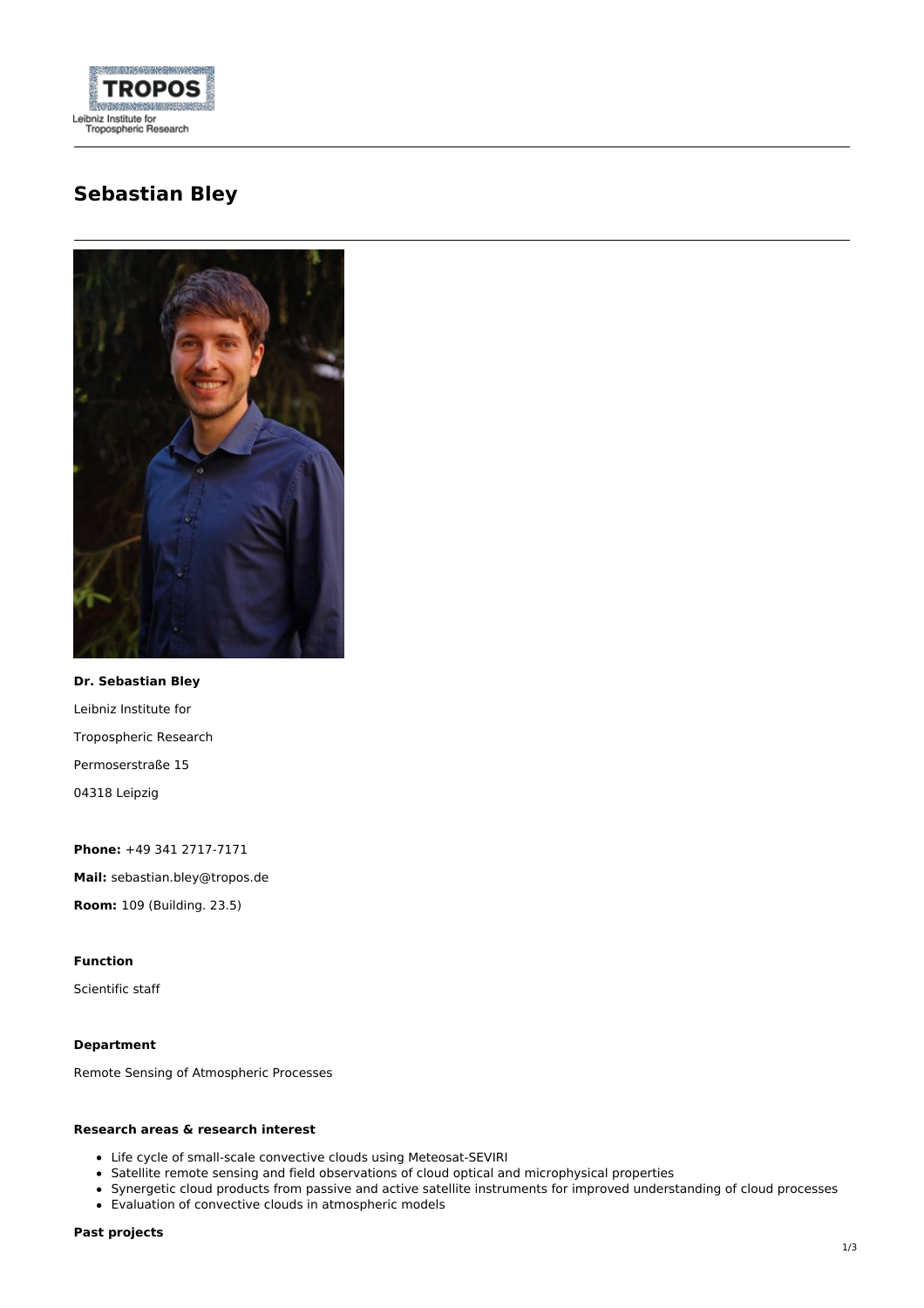• High definition clouds and precipitation for advancing climate prediction (HD(CP)<sup>2</sup>), sub project O2 (Full domain observations), funded by BMBF

## **Current projects**

- Aeolus **DISC** project (**D**ata, **I**nnovation, and **S**cience **C**luster) is the core element in ESA's data quality framework for the Aeolus mission, comprised of an international expert consortium to study and improve the data quality of Aeolus products.
- CARDINAL project (EarthCARE algorithm development)

## **Curriculum Vitae**

- 2021 Today: Researcher at TROPOS in the Satellite Remote Sensing Working Group.
- 2018 2021: PostDoc Research Fellow at the European Space Agency (ESA-ESRIN) in Italy. Validation of wind, aerosol and cloud products from the Aeolus mission.
- 2013 2017: PhD in Meteorology at Uni Leipzig and TROPOS. Title of thesis: Investigation of warm convective cloud fields with Meteosat observations and high resolution models
- 2009 2012: Master of Science in Meteorology at the Uni of Leipzig; Title of master thesis: Vergleich zweier Schwellwertalgorithmen zur Wolkendetektion in solaren METEOSAT SEVIRI Bildern und Anwendung auf den hochaufgelösten sichtbaren Kanal
- 2006 2009: Bachelor of Science in Meteorology at the Uni of Leipzig

## **Publications**

- Deneke, H., Barrientos-Velasco, C., **Bley, S.**, Hünerbein, A., Lenk, S., Macke, A., Meirink, J. F., Schroedter-Homscheidt, M., Senf, F., Wang, P., Werner, F., and Witthuhn, J.: Increasing the spatial resolution of cloud property retrievals from Meteosat SEVIRI by use of its high-resolution visible channel: implementation and examples, Atmos. Meas. Tech., 14, 5107–5126, [doi.org/10.5194/amt-14-5107-2021](https://doi.org/10.5194/amt-14-5107-2021), 2021.
- Baars, H., Radenz, M., Floutsi, A. A., Engelmann, R., Althausen, D., Heese, B., Ansmann, A., Flament, T., Dabas, A., Trapon, D., Reitebuch, O., **Bley, S.**, Wandinger, U. (2021). Californian wildfire smoke over Europe: A first example of the aerosol observing capabilities of Aeolus compared to ground-based lidar. Geophysical Research Letters, 48, e2020GL092194, <https://doi.org/10.1029/2020GL092194>.
- Straume, A. G., Rennie, M., Isaksen, L., de Kloe, J., Marseille, G. J., Stoffelen, A., Flament, T. , Stieglitz, H., Dabas, A., Huber, D., Reitebuch, O., Lemmerz, C., Lux, O., Marksteiner, U., Weiler, F., Witschas, B., Meringer, M., Schmidt, K., Nikolaus, I., Geiss, A., Flamant, P., Kanitz, T., Wernham, D., von Bismarck, J., **Bley, S**., Fehr, T., Floberghagen, R., Parrinello, T.: ESA's Space-based Doppler Wind Lidar Mission Aeolus–First Wind and Aerosol Product Assessment Results. In Proc. 29th International Laser-Radar Conference, Hefei, China (pp. 24–28), 2019, [https://doi.org/10.1051/epjconf/202023701007.](https://doi.org/10.1051/epjconf/202023701007)
- **Bley, S.,** Deneke, H., Senf, F., and Scheck, L.: Metrics for the evaluation of warm convective cloud fields in a large eddy simulation with Meteosat images, Quart. J. Roy. Meteor. Soc., <https://doi.org/10.1002/qj.3067>.
- Heinze, R., Dipankar, A., Henken, C. C., Moseley, C., Sourdeval, O., Trömel, S., Xie, X., Ada- midis, P., Ament, F., Baars, H., Barthlott, C., Behrendt, A., Blahak, U., **Bley, S.**, Brdar, S., Brueck, M., Crewell, S., Deneke, H., Di Girolamo, P., Evaristo, R., Fischer, J., Frank, C., Frie- derichs, P., Göcke, T., Gorges, K., Hande, L., Hanke, M., Hansen, A., Hege, H.-C., Hoose, C., Jahns, T., Kalthoff, N., Klocke, D., Kneifel, S., Knippertz, P., Kuhn, A., van Laar, T., Macke, A., Maurer, V., Mayer, B., Meyer, C. I., Muppa, S. K., Neggers, R. A. J., Orlandi, E., Pantillon, F., Pospichal, B., Ro ber, N., Scheck, L., Seifert, A., Seifert, P., Senf, F., Siligam, P., Simmer, C., Steinke, S., Stevens, B., Wapler, K., Weniger, M., Wulfmeyer, V., Zängl, G., Zhang, D. and Quaas, J.: Large-eddy simulations over Germany using ICON: A comprehensive evaluation. Quart. J. Roy. Meteor. Soc., 143: 69–100, <https://doi.org/10.1002/qj.2947>.
- Baars, H., Kanitz, T., Engelmann, R., Althausen, D., Heese, B., Komppula, M., Preißler, J., Tesche, M., Ansmann, A., Wandinger, U., Lim, J.-H., Ahn, J. Y., Stachlewska, I. S., Amiridis, V., Marinou, E., Seifert, P., Hofer, J., Skupin, A., Schneider, F., Bohlmann, S., Foth, A., **Bley, S.**, Pfüller, A., Giannakaki, E., Lihavainen, H., Viisanen, Y., Hooda, R. K., Pereira, S. N., Bortoli, D., Wagner, F., Mattis, I., Janicka, L., Markowicz, K. M., Achtert, P., Artaxo, P., Pauliquevis, T., Souza, R. A. F., Sharma, V. P., van Zyl, P. G., Beukes, J. P., Sun, J., Rohwer, E. G., Deng, R., Mamouri, R.-E., and Zamorano, F.: An overview of the first decade of PollyNET: an emerging network of automated Raman-polarization lidars for continuous aerosol profiling, Atmos. Chem. Phys., 16, 5111-5137, <https://doi.org/10.5194/acp-16-5111-2016>.
- **Bley, S.**, H. Deneke and F. Senf (2016). Meteosat-Based Characterization of the Spatio-Temporal Evolution of Warm Convective Cloud Fields over Central Europe. J. Appl. Meteor. Climatol. <https://doi.org/10.1175/JAMC-D-15-0335.1>.
- **Bley, S.** and H. Deneke. 2013. A threshold-based cloud mask for the high-resolution visible channel of Meteosat Second Generation SEVIRI, Atmos. Meas. Tech., 6, 2713-2723, <https://doi.org/10.5194/amt-6-2713-2013>.